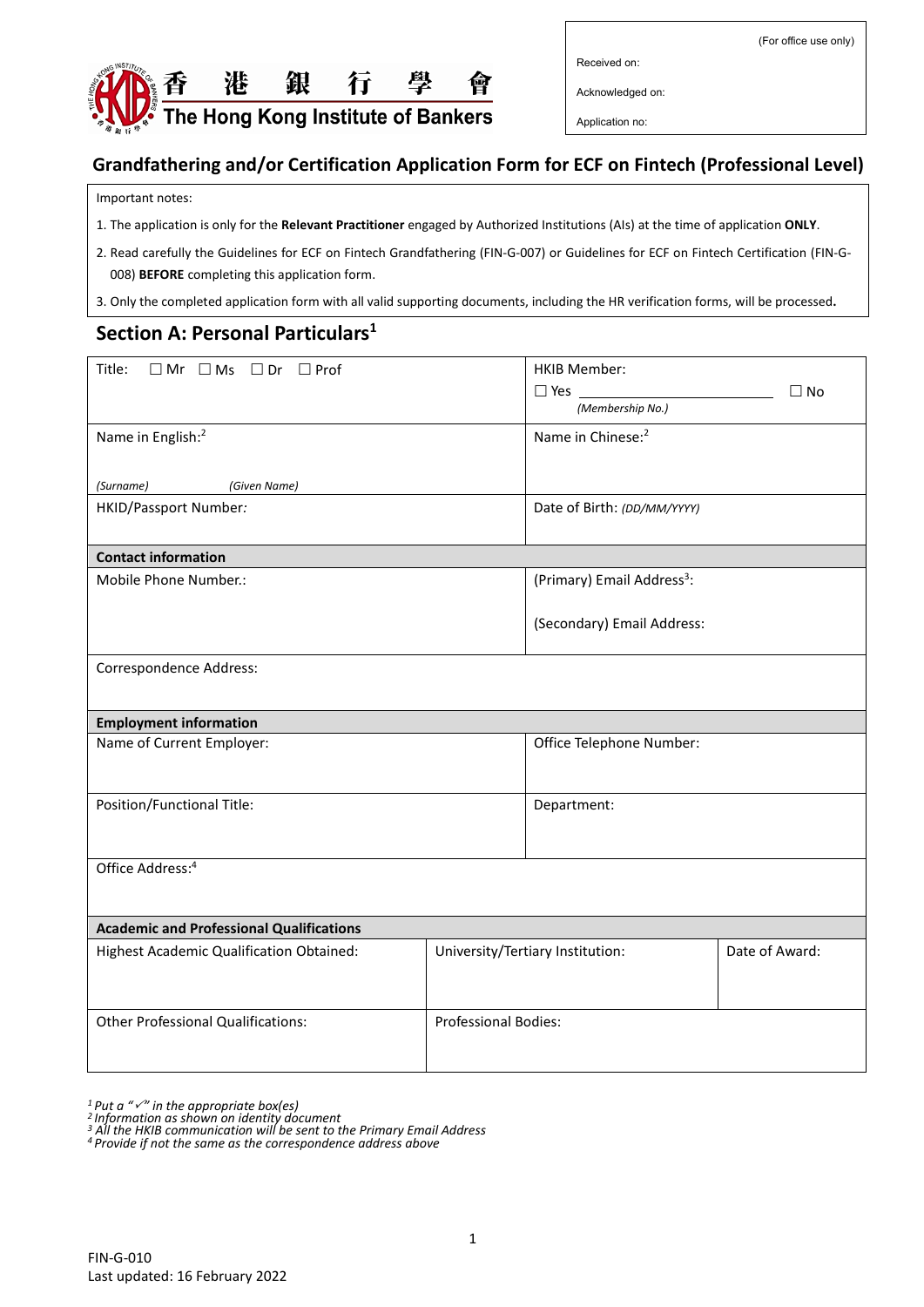

# **Section B: Indication of Application Types**

Indicate the type(s) of application by putting a " $\checkmark$ " in the appropriate box.

Put a " $\checkmark$ " in both boxes for Type 1 and Type 2 if you would like to apply for both grandfathering and certification.

|                                                                                                                                                                                | $\Box$ Type 1: Grandfathering Application for ECF on Fintech (Professional Level)                                                                                                                                                                                                                                                                                                              |  |  |  |
|--------------------------------------------------------------------------------------------------------------------------------------------------------------------------------|------------------------------------------------------------------------------------------------------------------------------------------------------------------------------------------------------------------------------------------------------------------------------------------------------------------------------------------------------------------------------------------------|--|--|--|
| Track:                                                                                                                                                                         | $\Box$ ECF on Fintech (Professional Level) -- Management Track and/or                                                                                                                                                                                                                                                                                                                          |  |  |  |
|                                                                                                                                                                                | $\Box$ ECF on Fintech (Professional Level) -- Specialist Track                                                                                                                                                                                                                                                                                                                                 |  |  |  |
|                                                                                                                                                                                | Please indicate your stream(s):                                                                                                                                                                                                                                                                                                                                                                |  |  |  |
|                                                                                                                                                                                | $\Box$ (I): AI and Big Data Stream                                                                                                                                                                                                                                                                                                                                                             |  |  |  |
|                                                                                                                                                                                | $\Box$ (II): Distributed Ledger Technology Stream                                                                                                                                                                                                                                                                                                                                              |  |  |  |
|                                                                                                                                                                                | $\Box$ (III): Open Banking and API Stream                                                                                                                                                                                                                                                                                                                                                      |  |  |  |
|                                                                                                                                                                                | $\Box$ (IV): Regtech Stream                                                                                                                                                                                                                                                                                                                                                                    |  |  |  |
| Eligibility*:                                                                                                                                                                  | Possessing at least 6 years of relevant work experience in Fintech projects and/or any of the<br>functions as specified in the "Key Roles/Responsibilities" of Role 1 to Role 4 of the HR<br>Verification Annex (Professional Level) form (p.AP2-AP4), of which at least 3 years are gained<br>from respective Professional Level job roles; and employed by an AI at the time of application. |  |  |  |
| $\Box$ Type 2: Certified Fintech Professional (Management Track) (CPFinT(M)) and/or<br>Certified Fintech Professional (Specialist Track) (CPFinT(S)) Certification Application |                                                                                                                                                                                                                                                                                                                                                                                                |  |  |  |
|                                                                                                                                                                                | Professional Qualification: $\square$ CPFinT(M) - Management Track<br>and/or $\Box$ CPFinT(S) - Specialist Track                                                                                                                                                                                                                                                                               |  |  |  |
| Eligibility*:                                                                                                                                                                  | $\Box$ CPFinT(M) - Management Track:                                                                                                                                                                                                                                                                                                                                                           |  |  |  |
|                                                                                                                                                                                |                                                                                                                                                                                                                                                                                                                                                                                                |  |  |  |
|                                                                                                                                                                                | $\Box$ Option I:                                                                                                                                                                                                                                                                                                                                                                               |  |  |  |
|                                                                                                                                                                                | With grandfathered status of ECF on Fintech (Professional Level) (Management Track);<br>and                                                                                                                                                                                                                                                                                                    |  |  |  |
|                                                                                                                                                                                | Employed by an AI at the time of application.                                                                                                                                                                                                                                                                                                                                                  |  |  |  |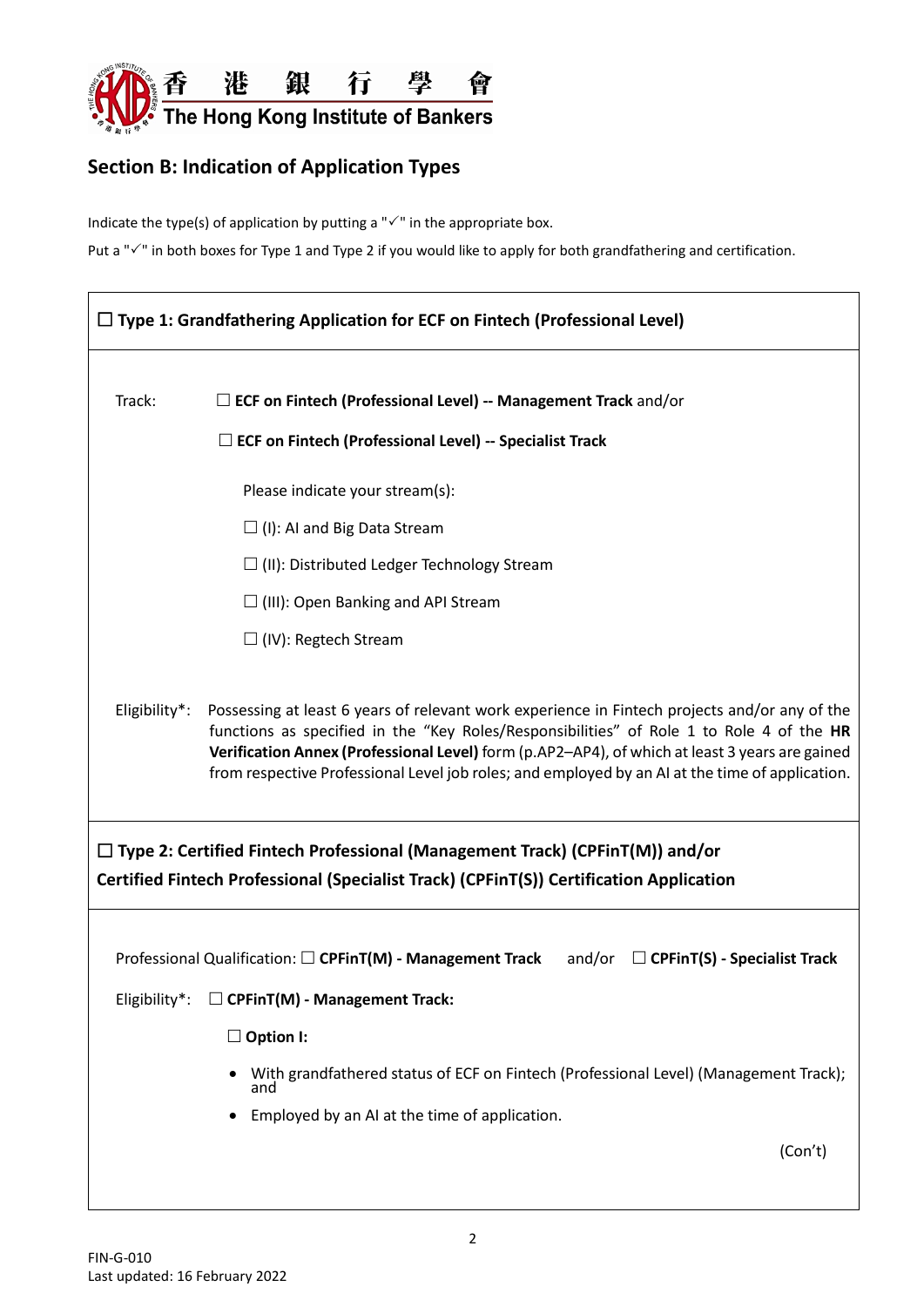

 **Option II:** • Completion of Modules 5, 9 and 10 of the HKIB ECF-Fintech Professional Level training programme on top of the Core Level qualification; and • Possessing at least 3 years of relevant work experience in Fintech projects and/or any of the functions as specified in the "Key Roles/Responsibilities" of Role 2 and Role 3 of the **HR Verification Annex (Professional Level)** form (p.AP2-AP4). **CPFinT(S) - Specialist Track: Option I:** • With grandfathered status of ECF on Fintech (Professional Level) of the respective stream(s) of the Specialist Track; and • Employed by an AI at the time of application. **Option II:** • Completion of Module 5 of the HKIB ECF-Fintech Professional Level training programme and one of the modules in Module 6, 7, 8, or 11 to fulfill the technical specialist stream(s) on top of Core Level qualification; and • Possessing at least 3 years of relevant work experience in Fintech projects and/or any of the functions as specified in the "Key Roles/Responsibilities" of Role 1 and/or

Role 4 of the **HR Verification Annex (Professional Level)** form (p.AP2-AP4).

*\*Application will be processed based on the option(s) you chose.*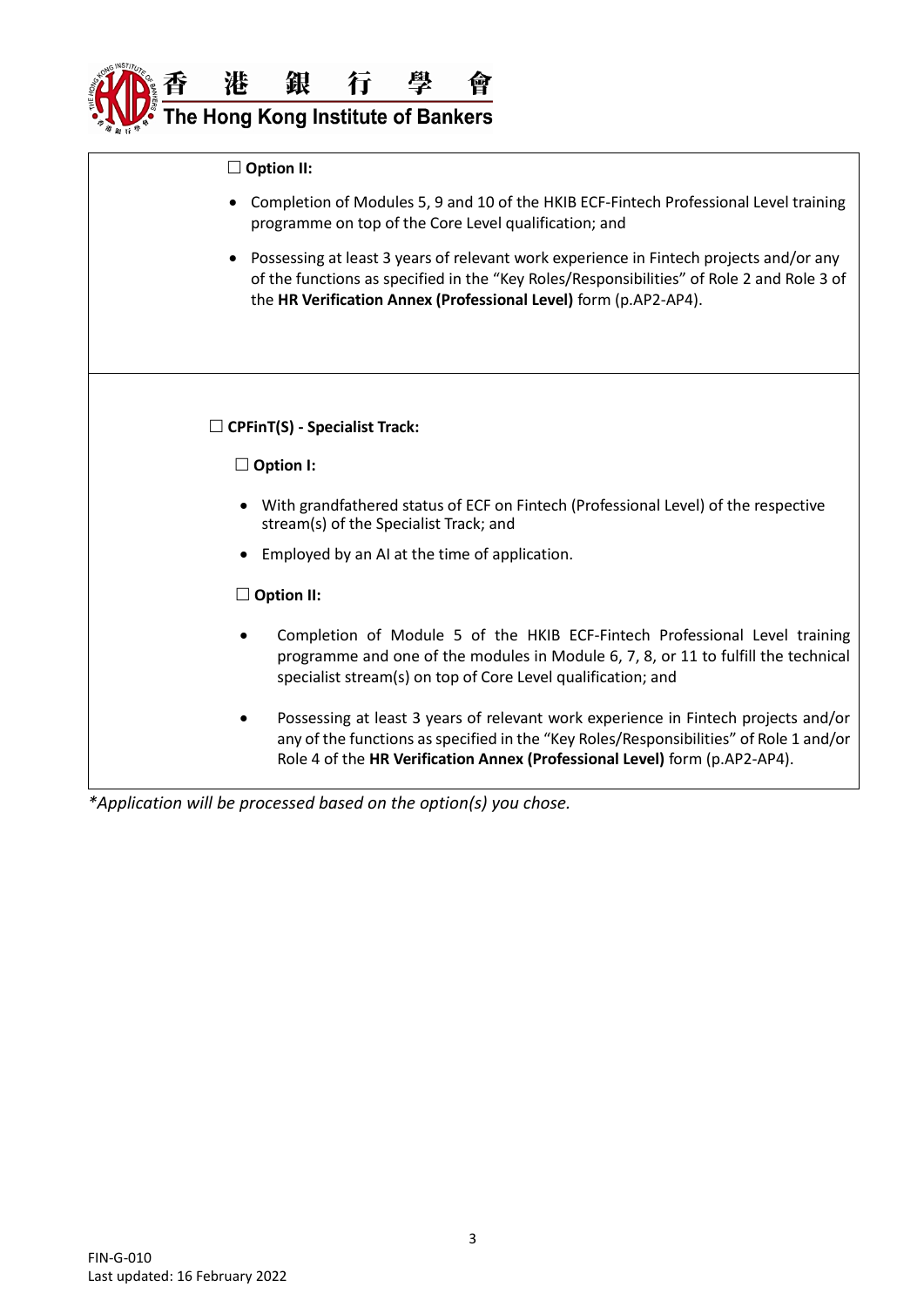

## **Section C: Relevant Employment History**

List all the relevant employment history in the Fintech or related function in **reverse chronological order**. Work experience does not need to be continuous. Each position listed requires completing a separate **HR Verification Annex (Professional Level)** form (p.AP2–AP4).

| Job              |          |          | <b>Employment Period for the</b> |
|------------------|----------|----------|----------------------------------|
| Number           | Employer | Position | position<br>(DD/MM/YYYY)         |
| <b>Current</b>   |          |          | From                             |
|                  |          |          | To                               |
| Job <sub>2</sub> |          |          | From                             |
|                  |          |          | To                               |
| Job 3            |          |          | From                             |
|                  |          |          | To                               |
| Job 4            |          |          | From                             |
|                  |          |          | To                               |
| Job 5            |          |          | From                             |
|                  |          |          | To                               |
| Job 6            |          |          | From                             |
|                  |          |          | To                               |
| Job 7            |          |          | From                             |
|                  |          |          | To                               |
| Job 8            |          |          | From                             |
|                  |          |          | To                               |
| Job 9            |          |          | From                             |
|                  |          |          | To                               |

Total relevant work experience:  $year(s)$  month(s)

Total number of HR Verification Annex (Professional Level) form submitted: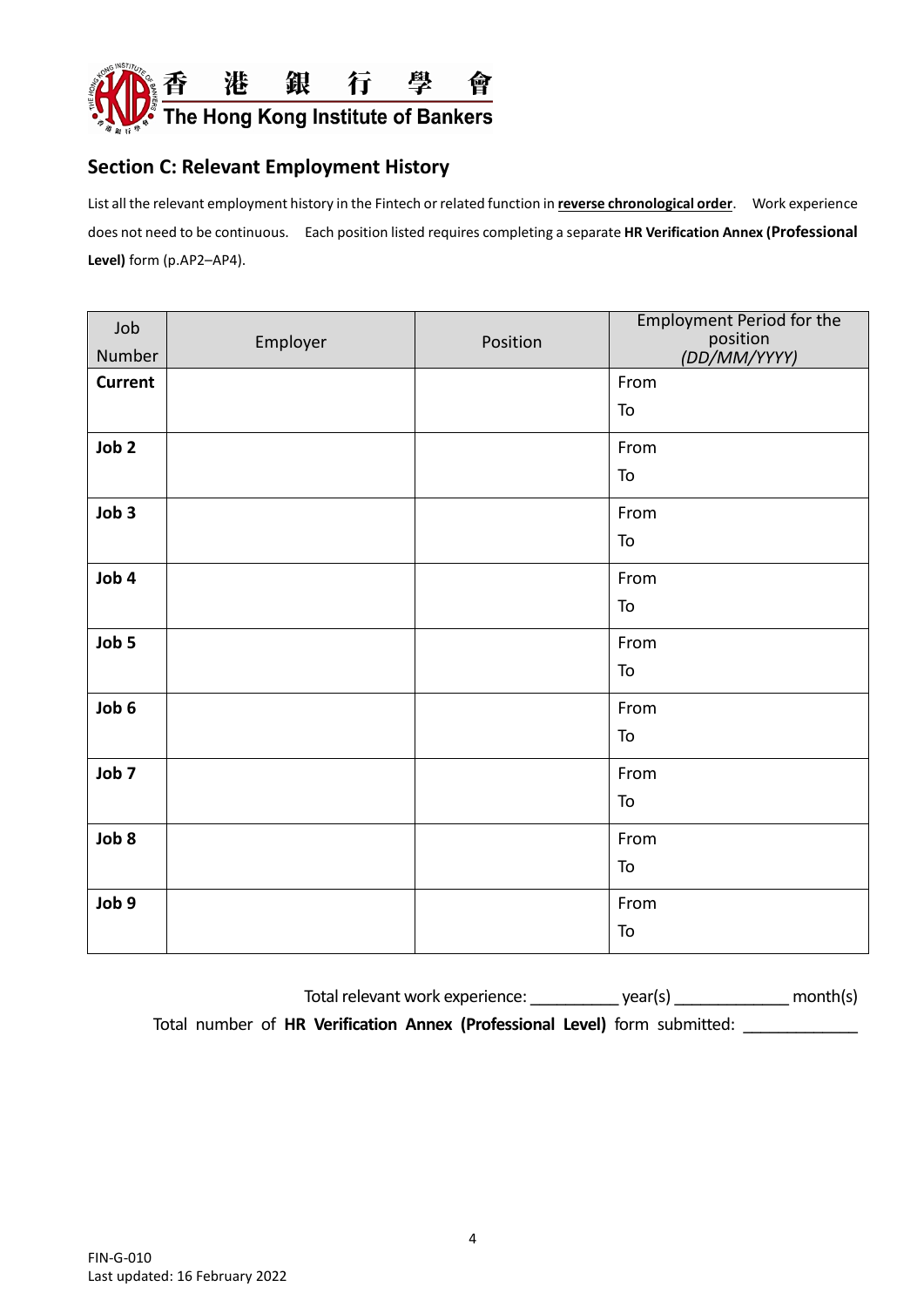

## **Section D: Declaration related to Disciplinary Actions, Investigations for Noncompliance, and Financial Status**

Put a " $\checkmark$ " in the appropriate box(es). If you have answered "Yes" to any of the questions, provide details by attaching all relevant documents relating to the matter(s).

| 1. | Have you ever been reprimanded, censured, disciplined by any professional<br>or regulatory authority?                                                                                                  | $\Box$ Yes | $\Box$ No    |
|----|--------------------------------------------------------------------------------------------------------------------------------------------------------------------------------------------------------|------------|--------------|
| 2. | Have you ever had a record of non-compliance with any non-statutory codes,<br>or been censured, disciplined, or disqualified by any professional or regulatory<br>body in relation to your profession? | $\Box$ Yes | $\Box$ No    |
| 3. | Have you ever been investigated about offences involving fraud or dishonesty<br>or adjudged by a court to be criminally or civilly liable for fraud, dishonesty, or<br>misfeasance?                    | $\Box$ Yes | □ No         |
| 4. | Have you ever been refused or restricted from the right to carry on any<br>profession for which a specific license, registration, or other authorization is<br>required by law?                        | $\Box$ Yes | ∩ No         |
| 5. | Have you ever been adjudged bankrupt, or served with a bankruptcy petition?                                                                                                                            | $\Box$ Yes | $\square$ No |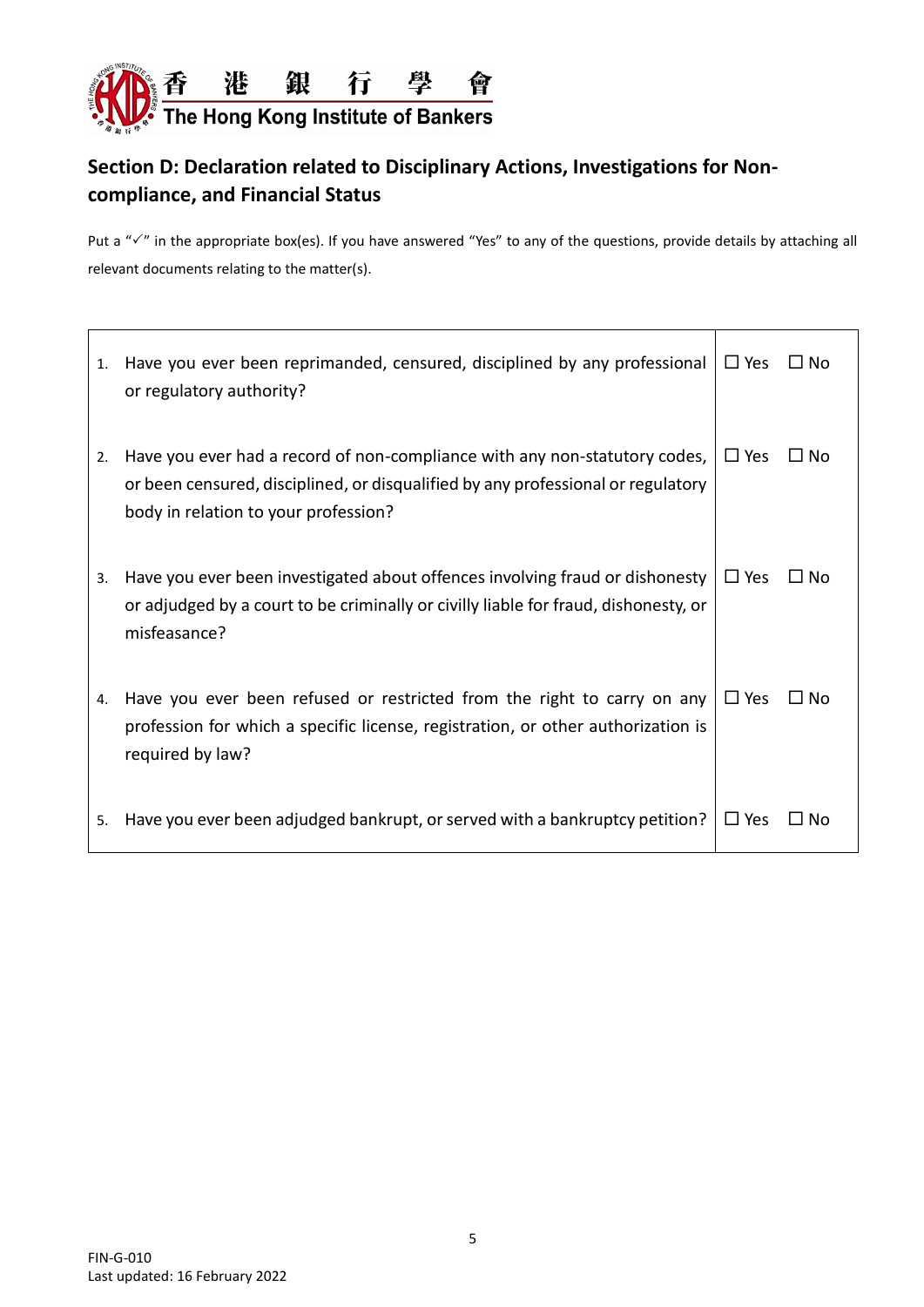

# **Section E: Payment**

|        | <b>Payment amount</b>                                                                             |                                                          |  |  |  |
|--------|---------------------------------------------------------------------------------------------------|----------------------------------------------------------|--|--|--|
| $\Box$ | Grandfathering application (Professional Level)                                                   |                                                          |  |  |  |
|        | Management Track only<br>□                                                                        | HKD1,050                                                 |  |  |  |
|        | Specialist Track (1 Stream) only<br>□                                                             | HKD1,050                                                 |  |  |  |
|        | Both Management Track and Specialist Track (1 Stream)<br>$\Box$                                   | HKD1,550                                                 |  |  |  |
|        | Specialist Track (2 Streams)<br>□                                                                 | <b>HKD1,550</b>                                          |  |  |  |
|        | Management Track and Specialist Track (2 Streams or above)<br>$\Box$                              | HKD2,050                                                 |  |  |  |
|        | Specialist Track (3 Streams or above)<br>□                                                        | HKD2,050                                                 |  |  |  |
| $\Box$ | 1st Certification Fee for CPFinT(M) and/or CPFinT(S) (valid until 31 December 2022)               |                                                          |  |  |  |
|        | Not currently a HKIB member<br>□                                                                  | HKD1,650                                                 |  |  |  |
|        | <b>Current and valid HKIB Ordinary Member</b><br>□                                                | <b>HKD570</b>                                            |  |  |  |
|        | Current and valid HKIB Professional Member<br>□                                                   | Waived                                                   |  |  |  |
|        | <b>Current and valid Senior Member</b><br>$\Box$                                                  | HKD1,450                                                 |  |  |  |
|        | <b>HKIB Default Member</b><br>$\Box$                                                              | HKD3,650*                                                |  |  |  |
|        | <b>Total amount: HKD</b>                                                                          |                                                          |  |  |  |
|        |                                                                                                   | *HKD2,000 reinstatement fee + HKD1,650 certification fee |  |  |  |
|        | <b>Payment method</b>                                                                             |                                                          |  |  |  |
| $\Box$ | Paid by Employer                                                                                  |                                                          |  |  |  |
|        | $\Box$                                                                                            |                                                          |  |  |  |
|        | Company invoice ( <u>Letteral</u> )<br>$\Box$                                                     |                                                          |  |  |  |
| $\Box$ | A cheque/e-Cheque made payable to "The Hong Kong Institute of Bankers" (cheque no.                |                                                          |  |  |  |
|        | ). For e-Cheque, please state "ECF on Fintech (Professional Level) Grandfathering and             |                                                          |  |  |  |
|        | Certification" under "remarks" and email with the completed application form to cert.gf@hkib.org. |                                                          |  |  |  |
| □      | Credit card                                                                                       |                                                          |  |  |  |
|        | □ Visa<br>$\Box$ Master                                                                           |                                                          |  |  |  |
|        |                                                                                                   |                                                          |  |  |  |
|        | Card no:                                                                                          |                                                          |  |  |  |
|        | Expiry date (MM/YY):                                                                              |                                                          |  |  |  |
|        |                                                                                                   |                                                          |  |  |  |
|        |                                                                                                   |                                                          |  |  |  |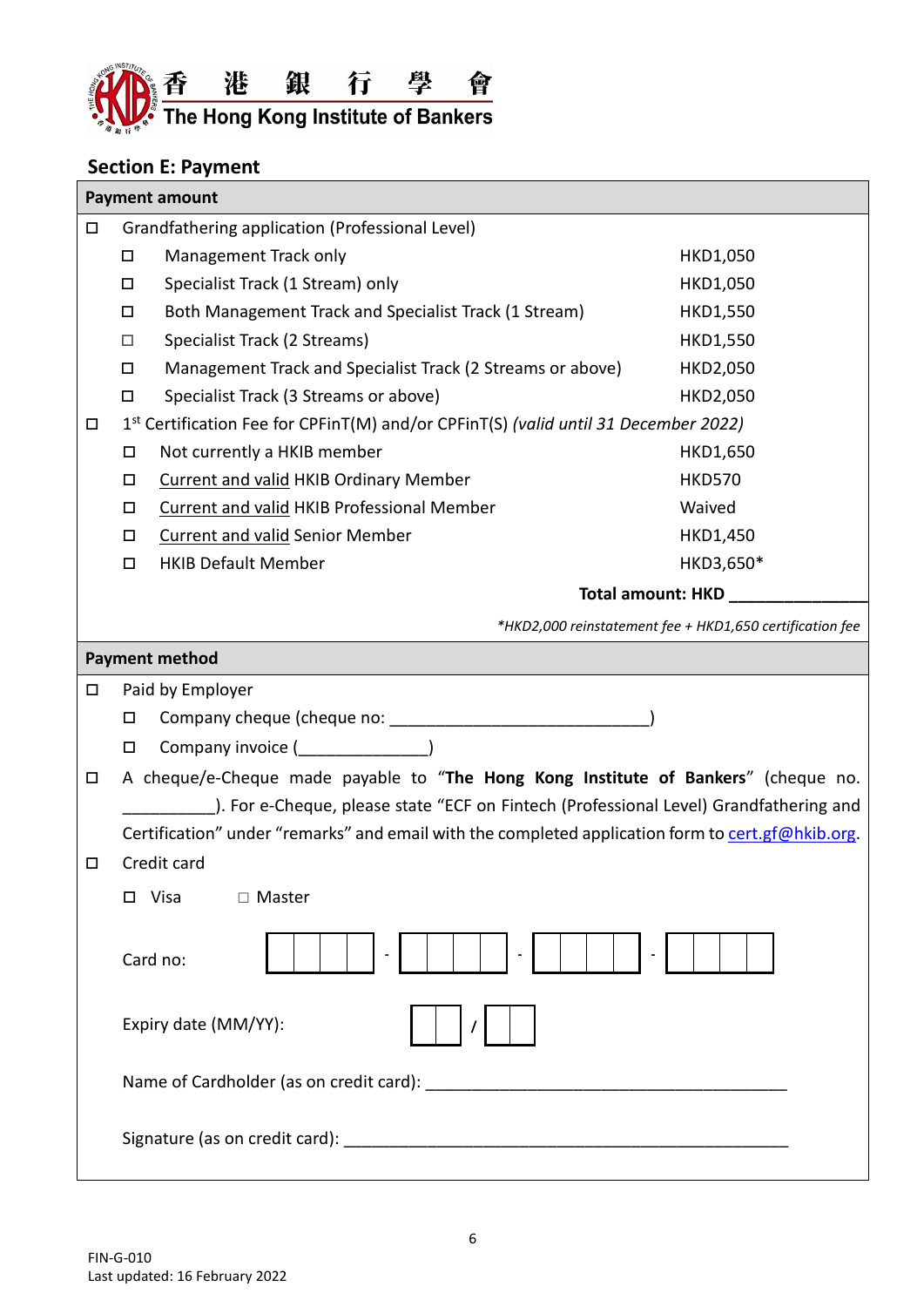

### **Section F: Statement on Collection of Personal Data**

- It is necessary for applicants to supply their personal data and to provide all the information requested in the application documents, otherwise, the HKIB may be unable to process and consider their applications.
- The personal data provided in this form will be used for processing your application for membership, training, examination, exemption, certification, statistical, and programme information update purposes. The data will be solely handled by the HKIB staff but may be transferred to an authorized third-party providing services to the HKIB in relation to the above purposes and prescribed purposes as allowed by the law from time to time.
- When the processing and consideration of all the applications for particular training, examination, membership enrolment, exemption, and certification have been completed, the application papers of successful candidates will serve as part of the applicant's official records and will be handled by the HKIB staff in relation to the stated purposes. For unsuccessful applications, we only keep your personal data for as long as we reasonably require and, in any event only for as long as the law allows. In all such circumstances, please be assured that any personal information you supply will be kept strictly confidential.
- Applicants understand that they have the right to check whether the HKIB holds personal data about them and that, if so, they have a right of access to their personal data. They can request the HKIB to correct any inaccurate personal data and if they need to obtain a copy of their personal data or have it corrected, they can write to the HKIB. They understand that the HKIB is permitted by law to charge a reasonable fee for the processing of any data access request.
- Personal data provided on the application form will be used by the HKIB for the purpose relating to application and admission. For details of th[e Policy of Personal Data Protection Statement,](http://www.hkib.org/Content/en/materials/download/download_en20170412143347307.pdf) please refer to the website[: http://www.hkib.org.](http://www.hkib.org/)

 *The HKIB would like to provide the latest information to you via weekly eNews. If you do not wish to receive it, please tick the box.*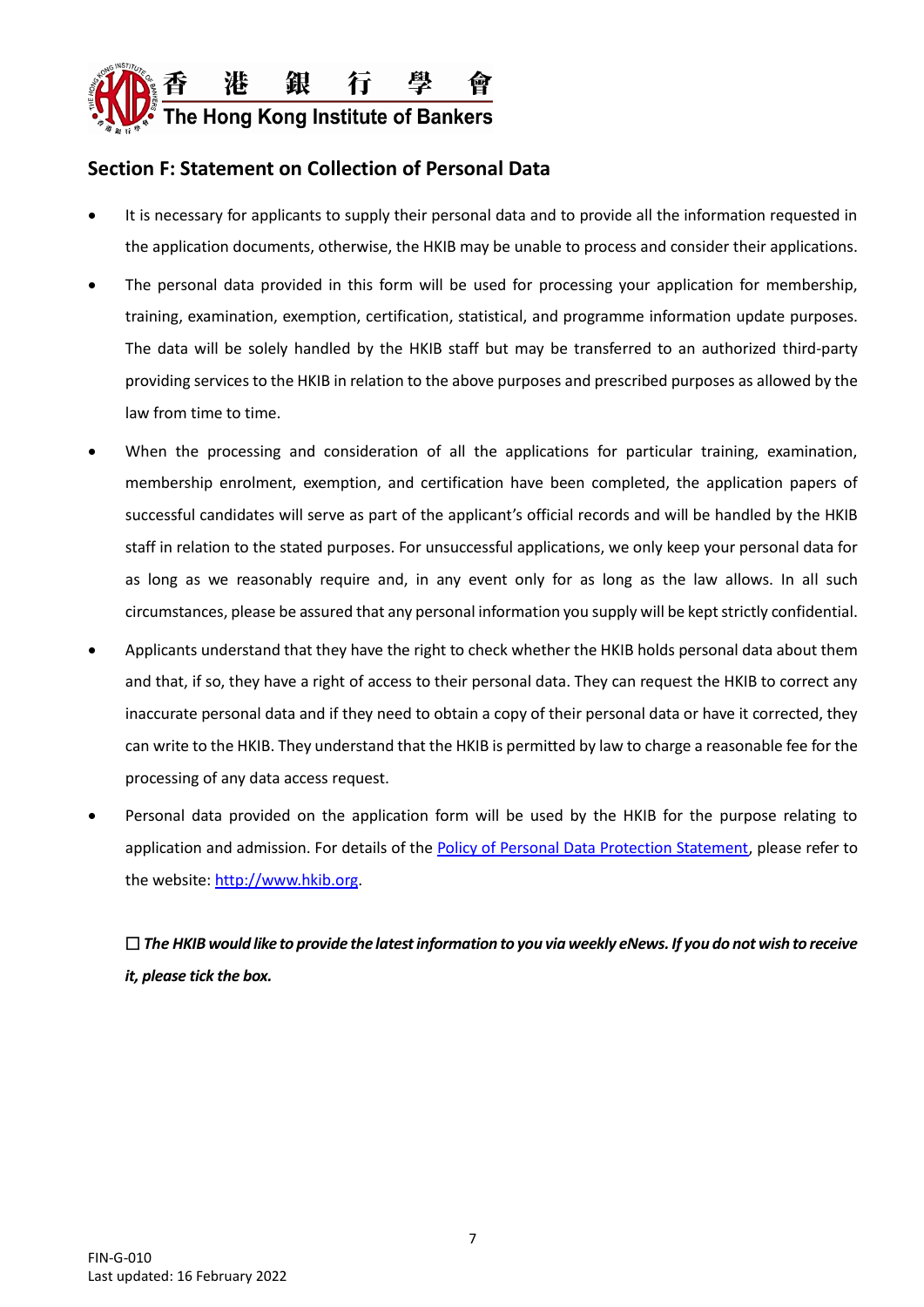

### **Section G: Acknowledgement and Declaration**

- I declare that all information I have provided in this form is true and correct.
- I understand that the fees paid are non-refundable and non-transferable.
- I authorize the HKIB to obtain the relevant authorities to release, any information about my qualifications and/or employment as required for my application.
- I acknowledge that the HKIB has the right to withdraw approval of grandfathering and/or certification status if I do not meet the requirements. I understand and agree that the HKIB may investigate the statements I have made with respect to this application, and that I may be subject to disciplinary actions for any misrepresentation (whether fraudulent or otherwise) in this application.
- I confirm that I have read and understood the [Policy of Personal Data Protection Statement](http://www.hkib.org/Content/en/materials/download/download_en20170412143347307.pdf) set out on the HKIB website at [http://www.hkib.org,](http://www.hkib.org/) and consent to the terms set out therein. I also understand that the Institute will use the information provided and personal data collected for administration and communication purposes.
- I have read and agreed to comply with the ["Guideline for ECF on Fintech](https://www.hkma.gov.hk/media/eng/doc/key-information/guidelines-and-circular/2019/20190329e1.pdf) Grandfathering" (FIN-G-007) and "Guideline for ECF on Fintech Certification" (FIN-G-008).

#### **Document Checklist**

To facilitate the application process, please check the following items before submitting them to the HKIB. Failure to submit the documents may cause delays or termination of the application. Please "✓" the appropriate box(es).

- $\Box$  All necessary fields on this application form filled in including your signature
- The completed form(s) of **HR Verification Annex (Professional Level)** fulfilling the requirements as stipulated for grandfathering and/or certification application
- $\Box$  Certified true copies of your HKID/Passport<sup>5</sup>
- $\Box$  Payment or evidence of payment enclosed (e.g. cheque or completed Credit Card Payment Instructions)

Signature of Applicant Date Date

(Name: )

 $\overline{a}$ 

<sup>&</sup>lt;sup>5</sup> Submitted copies of documents to the HKIB must be certified as true copies of the originals by:<br>• The HKIB staff; or  $\frac{1}{2}$ 

<sup>•</sup> HR/authorized staff of current employer (Authorized Institution); or

<sup>•</sup> A recognized certified public accountant/lawyer/banker/notary public; or • Hong Kong Institute of Chartered Secretaries (HKICS) member.

<sup>•</sup> The certifier must sign and date the copy document (printing his/her name clearly in capital letters underneath) and clearly indicate his/her position on it. The certifier müst state that it is a true copy of the original (or words to similar<br>effect).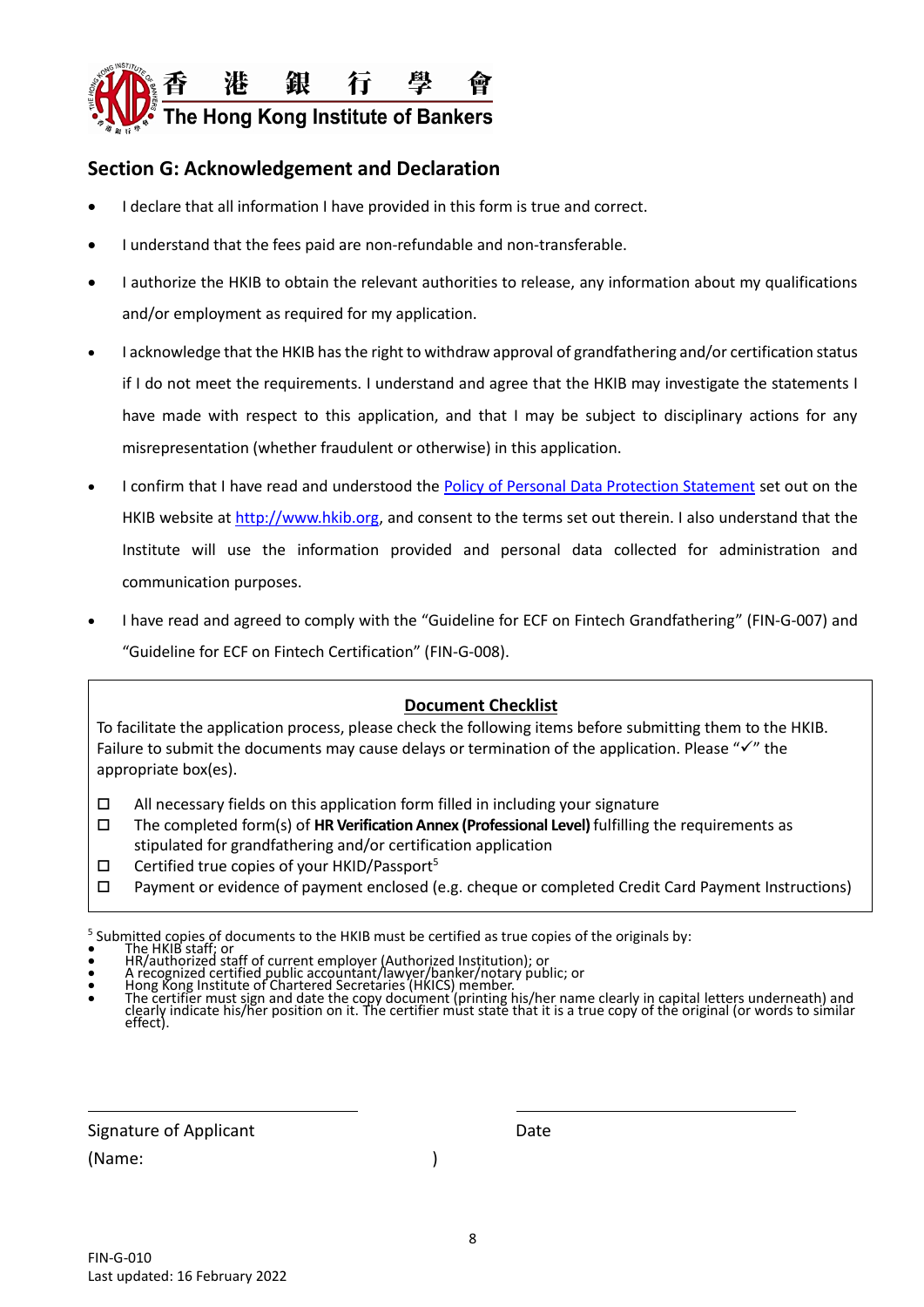

#### **Grandfathering and/or Certification Application Form for ECF on Fintech (Professional Level)**

**HR Department Verification Form (Professional Level) on Key Roles/Responsibilities for Fintech Practitioner**

#### **(For middle-level and senior positions in the fintech function with 6+ years of experience)**

#### **Important notes:**

- 1. All information filled in including company chop must be true and original.
- 2. Fill in **ONE completed HR Verification Annex (Professional Level) form for EACH relevant position/functional title** in your application. A completed Application Form for ECF on Fintech (Professional Level) should contain p.1-8 plus the **HR Verification Annex (Professional Level)** form. You can make copies of the **HR Verification Annex (Professional Level)** form (p.AP1-AP4) for your use.
- 3. Use BLOCK LETTERS to complete the **HR Verification Annex (Professional Level)** form.
- 4. The same set of HR verification document(s) can support both applications of grandfathering and certification in one submission. Separate submissions of grandfathering or certification applications will require another set of original HR verification document(s) even if the information contained is identical.

|                                               | <b>Employment Information</b>                                                                                  |
|-----------------------------------------------|----------------------------------------------------------------------------------------------------------------|
| Name of the applicant:                        |                                                                                                                |
| <b>HKID/Passport number:</b>                  |                                                                                                                |
| Job number (as stated in Section C of p.4):   | Current/Job no:                                                                                                |
| <b>Position/Functional title:</b>             |                                                                                                                |
| Name of employer:                             |                                                                                                                |
| <b>Business division/department:</b>          |                                                                                                                |
| <b>Employment period of the stated</b>        | From:                                                                                                          |
| functional title/position:                    |                                                                                                                |
| (DD/MM/YYYY)                                  | To:                                                                                                            |
| Key roles/responsibilities in relation to the | Role 1 - Fintech Solution Development (fill in<br>$\Box$                                                       |
| stated position/functional title:             | pAP2)                                                                                                          |
| (Tick the appropriate box(es); Application    | Role 2 – Fintech Product Design (fill in p.AP2-AP3)<br>$\Box$                                                  |
| will be processed based on the role(s)        | Role 3 - Fintech Strategy and Management (fill in<br>$\Box$                                                    |
| ticked)                                       | p.AP3)                                                                                                         |
|                                               | Role 4 - Regtech (fill in p.AP3-AP4)<br>□                                                                      |
| Total number of years and months of           | months                                                                                                         |
| carrying out any of the above specified       | years and the search of the search of the search of the search of the search of the search of the search of th |
| role(s) function in the stated position       |                                                                                                                |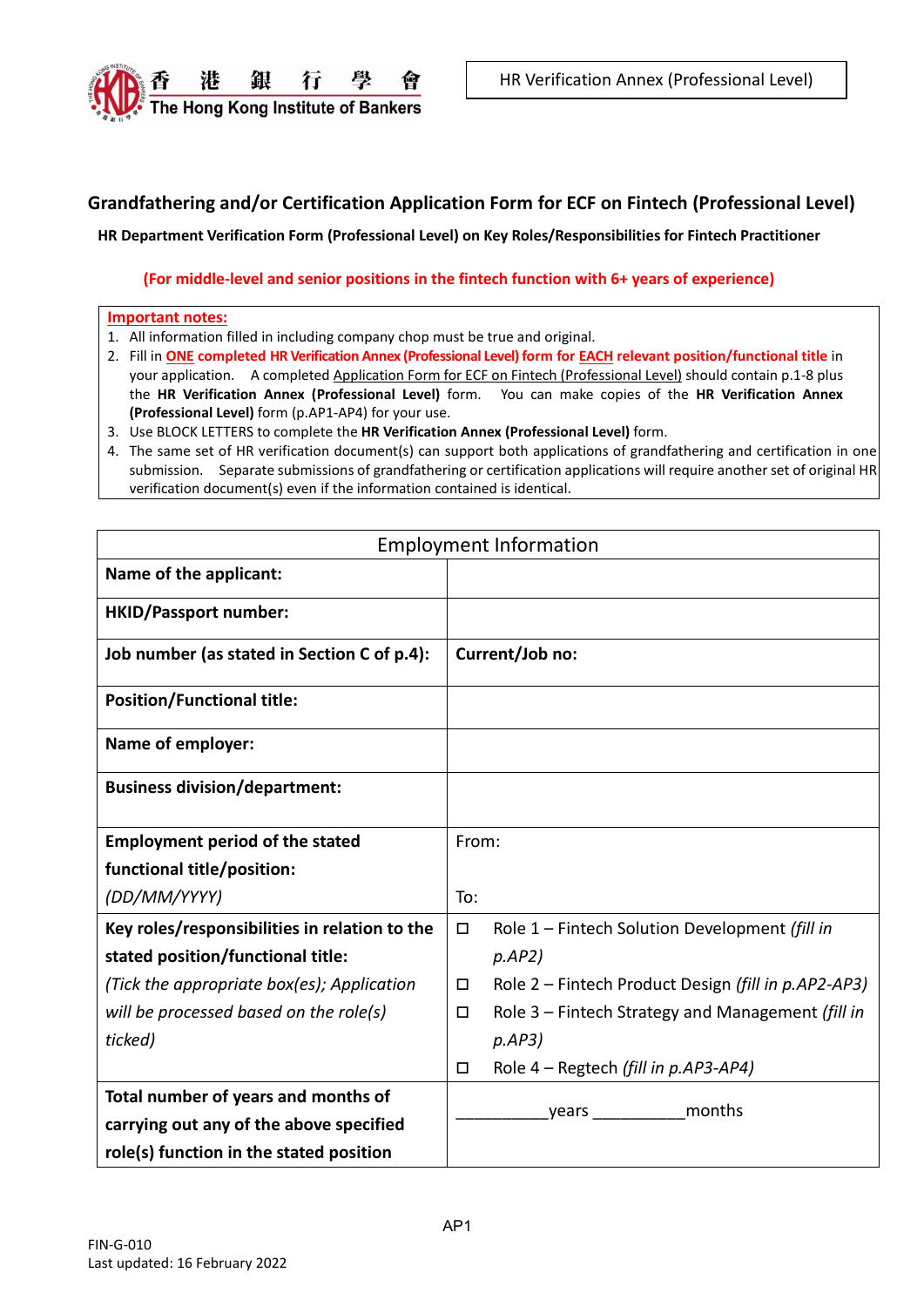

Tick the appropriate "Key Roles/Responsibilities" in relation to your position/functional title stated on p.AP1 of the **HR Verification Annex (Professional Level)** form.

|                                                                                                                                                                                                                                              | Please "√"              |
|----------------------------------------------------------------------------------------------------------------------------------------------------------------------------------------------------------------------------------------------|-------------------------|
| <b>Key Roles/Responsibilities</b>                                                                                                                                                                                                            | where                   |
|                                                                                                                                                                                                                                              | appropriate             |
| □<br>Role 1 - Fintech Solution Development                                                                                                                                                                                                   |                         |
| Please indicate your stream(s):                                                                                                                                                                                                              |                         |
| AI and Big Data Stream (CPFinT(S-AIBD))<br>□                                                                                                                                                                                                 |                         |
| Distributed Ledger Technology Stream (CPFinT(S-DLT))<br>ப                                                                                                                                                                                    |                         |
| Open Banking and API Stream (CPFinT(S-OBAPI))<br>ш                                                                                                                                                                                           |                         |
| Take ownership of know-how on specific Fintech domain(s), techniques, models, and frameworks<br>1.                                                                                                                                           |                         |
| Provide advice on the architecture design of Fintech projects across the AI<br>2.                                                                                                                                                            |                         |
| Guide the technical requirements and design of Fintech solutions for Fintech projects<br>3.                                                                                                                                                  |                         |
| Lead the development and implementation of in-house Fintech solutions for Fintech projects<br>4.                                                                                                                                             |                         |
| Work closely with product team, risk team and end users to ensure technical compatibility,<br>5.<br>compliance with standards (such as internal coding standards and security standards), sound risk<br>control and good customer experience |                         |
| Ensure software development life cycle is in compliance with the information security and cyber<br>6.<br>resilience standards of the AI                                                                                                      |                         |
|                                                                                                                                                                                                                                              | Please " $\checkmark$ " |
| <b>Key Roles/Responsibilities</b>                                                                                                                                                                                                            | where                   |
|                                                                                                                                                                                                                                              | appropriate             |
| □<br>Role 2 - Fintech Product Design                                                                                                                                                                                                         |                         |
| Keep abreast of latest market trends, analyse customers' behavior, key financial drivers and<br>1.<br>competitors' strategy to maintain competitiveness in the market                                                                        |                         |
| Drive Fintech product development and enhancement to meet business objectives and user<br>2.<br>needs                                                                                                                                        |                         |
| Formulate Fintech product strategy and create key metrics to track outcome after product release<br>3.                                                                                                                                       |                         |
| Work closely with different business units to prioritise Fintech product features and formulate<br>4.<br>product roadmap                                                                                                                     |                         |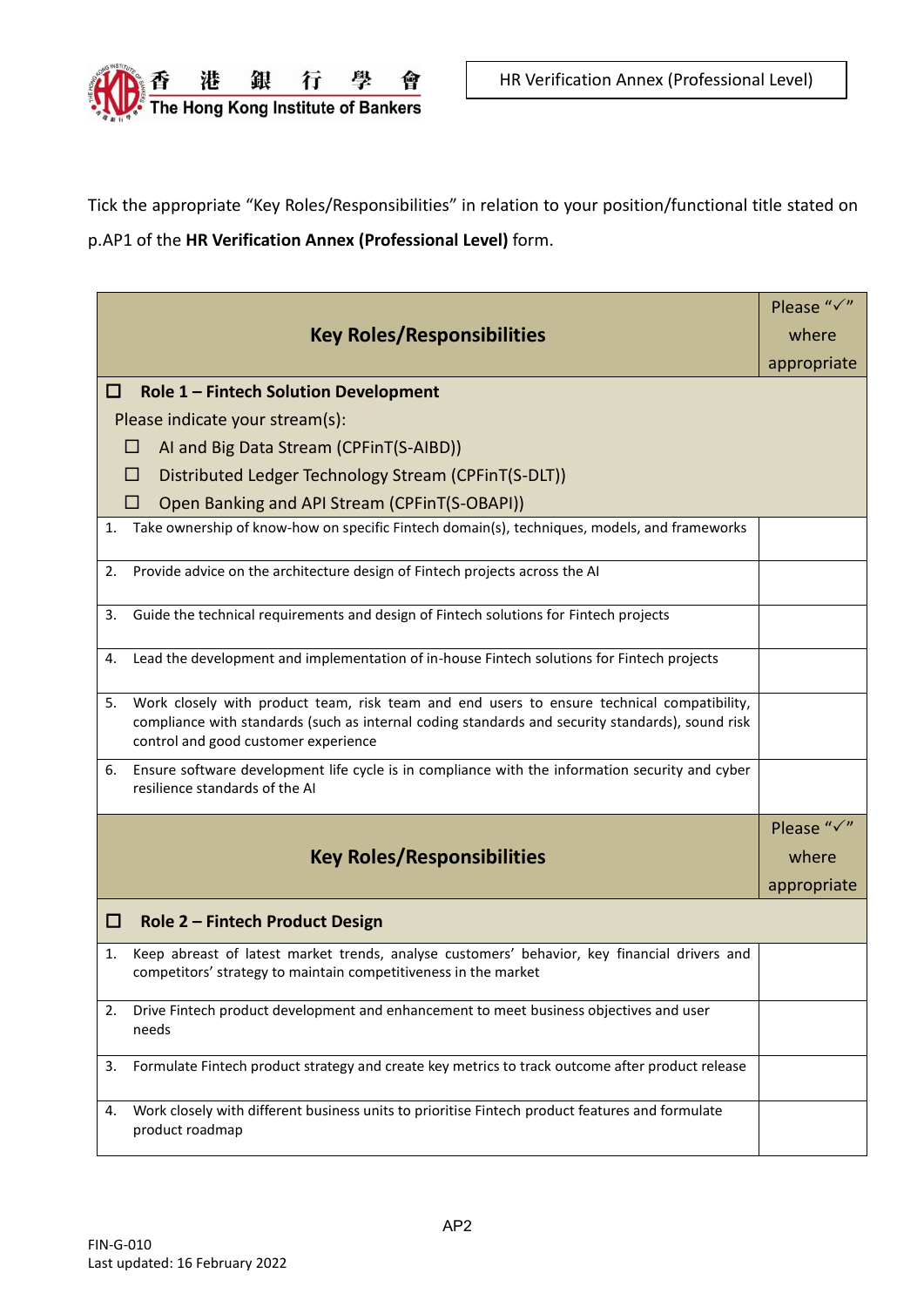

| 5. | Ensure the development of Fintech products is in compliance with the information security and                                                                                                          |             |
|----|--------------------------------------------------------------------------------------------------------------------------------------------------------------------------------------------------------|-------------|
|    | cyber resilience standards of the AI                                                                                                                                                                   |             |
| 6. | Provide risk control advice on applicable regulatory and business requirements                                                                                                                         |             |
|    |                                                                                                                                                                                                        | Please "√"  |
|    | <b>Key Roles/Responsibilities</b>                                                                                                                                                                      | where       |
|    |                                                                                                                                                                                                        | appropriate |
| □  | Role 3 - Fintech Strategy and Management                                                                                                                                                               |             |
| 1. | Formulate strategic directions for the AI's future growth                                                                                                                                              |             |
|    |                                                                                                                                                                                                        |             |
| 2. | Drive Fintech initiatives and lead a team to act as interface between cross-functional teams in                                                                                                        |             |
|    | Fintech implementation projects                                                                                                                                                                        |             |
| 3. | Collaborate with development team and business units in the planning, design, development, and                                                                                                         |             |
|    | deployment of Fintech solutions across the AI                                                                                                                                                          |             |
| 4. | Lead cost-benefit and return on investment analyses for proposed solutions to assist senior                                                                                                            |             |
|    | management in making implementation decisions                                                                                                                                                          |             |
|    |                                                                                                                                                                                                        |             |
| 5. | Engage with the external Fintech ecosystem to explore potential collaborations and opportunities                                                                                                       |             |
|    |                                                                                                                                                                                                        |             |
| 6. | Ensure the development of Fintech products is in compliance with the information security and                                                                                                          |             |
|    | cyber resilience standards of the AI                                                                                                                                                                   |             |
|    |                                                                                                                                                                                                        |             |
|    |                                                                                                                                                                                                        | Please "√"  |
|    | <b>Key Roles/Responsibilities</b>                                                                                                                                                                      | where       |
|    |                                                                                                                                                                                                        | appropriate |
| □  | Role $4 -$ Regtech                                                                                                                                                                                     |             |
| 1. | Define, implement and be accountable for the Regtech adoption life cycle (e.g. RegTech strategy<br>and governance)                                                                                     |             |
|    |                                                                                                                                                                                                        |             |
|    |                                                                                                                                                                                                        |             |
| 2. | Lead the change management and transformation to accomplish the successful Regtech initiative<br>delivery in areas including but not limited to data analytics, agile practices, vendor selection, and |             |
|    | IT infrastructure integration. In particular, identify and collaborate with internal and external                                                                                                      |             |
|    | stakeholders to ensure successful implementation of Regtech solutions                                                                                                                                  |             |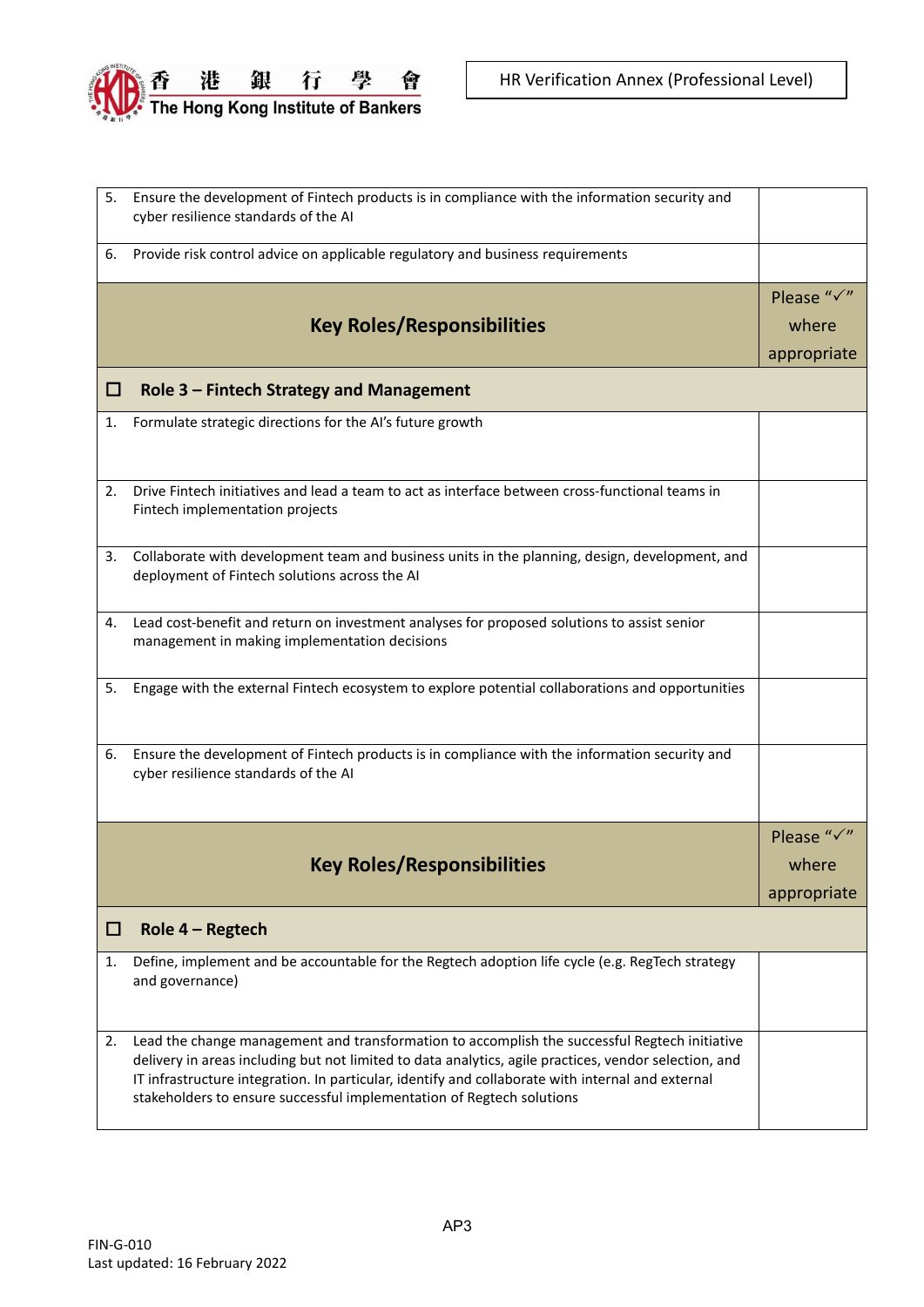

| 3. | Keep abreast of emerging technologies and best practices development in different application<br>areas (e.g. technology-related risk management, conduct risk management, and customer<br>protection) relevant to Regtech adoption of Als                                                             |  |
|----|-------------------------------------------------------------------------------------------------------------------------------------------------------------------------------------------------------------------------------------------------------------------------------------------------------|--|
| 4. | Advise risk and compliance function on robust organisational risk management policies and<br>guidelines and best professional practices in areas including but not limited to cyber risk, market<br>and liquidity risk, credit risk and customer data and privacy                                     |  |
| 5. | Advise on the potential Regtech application areas (e.g. maintaining obligation inventory, cross-<br>border and local regulatory compliance, horizon scanning, and operational resilience) which could<br>present opportunities to realise benefits for AIs' risk management and regulatory compliance |  |

#### **Verification by HR Department**

The employment information provided by the applicant in this form has been verified to be consistent with the information on the applicant that is retained by the HR department of the applicant's employer (where the organisation has a record of this information).

|   | ╲ |
|---|---|
| ヽ |   |

Signature & Company Chop Date Date Date

Name:

 $\overline{a}$ 

Department & Position: